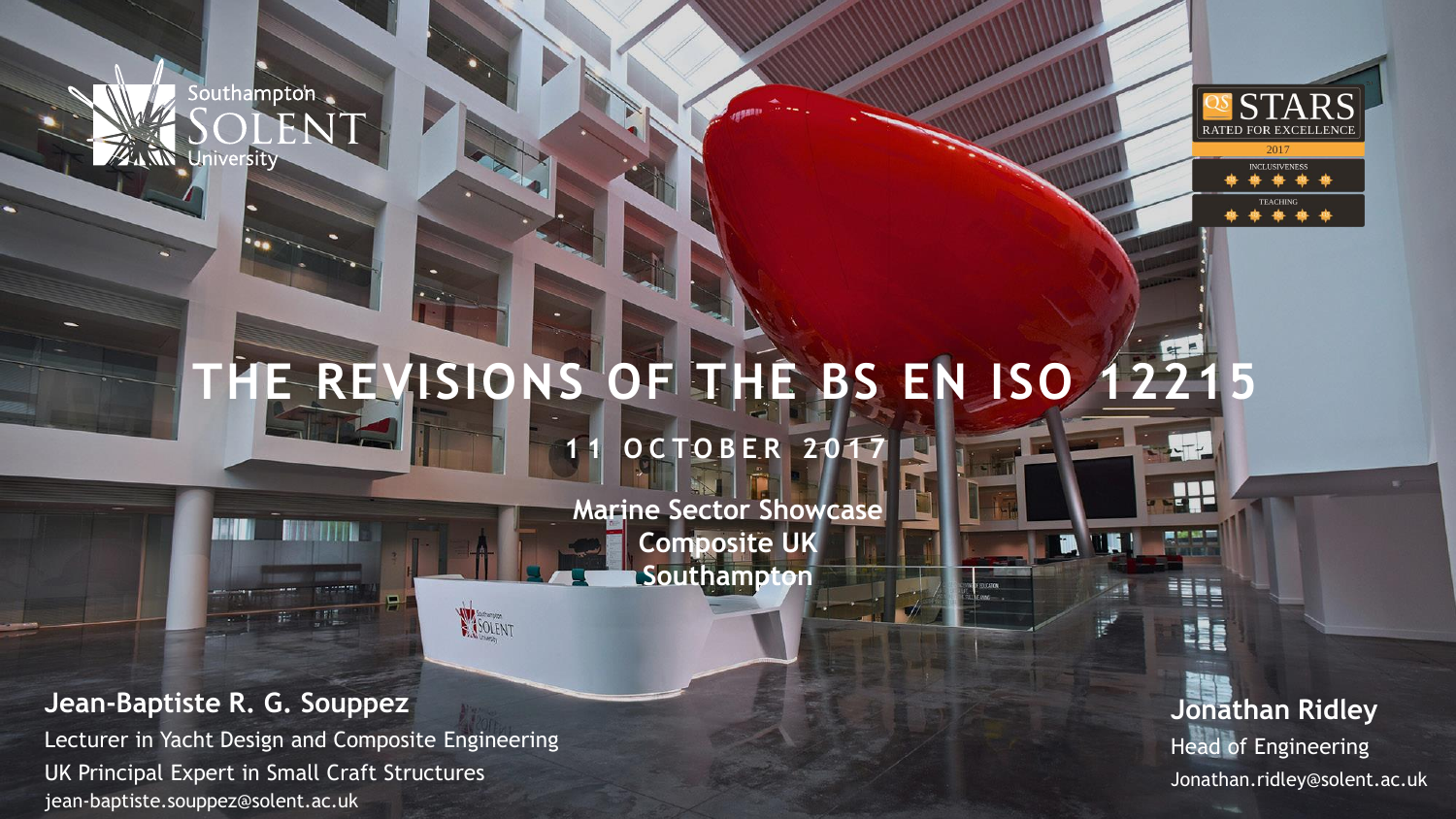

### **CONTENTS**

- **Motivations behind the revisions**
- **Changes to the scope**
- **EXPLOSE Applicable methods for structural analysis**
- **Double Curvature**
- Natural Stiffeners
- **.** Upgrades to composite theory
- Webscant
- Conclusions

*The ISO 12215-5 is currently at DIS (Draft International Standard) stage, open for voting until the 26th of October 2017* Disclaimer: The views expressed are those of the authors only and do not necessary reflect those of the WG18. *All information presented in subject to changes made by the WG18 and approval of the standard.*

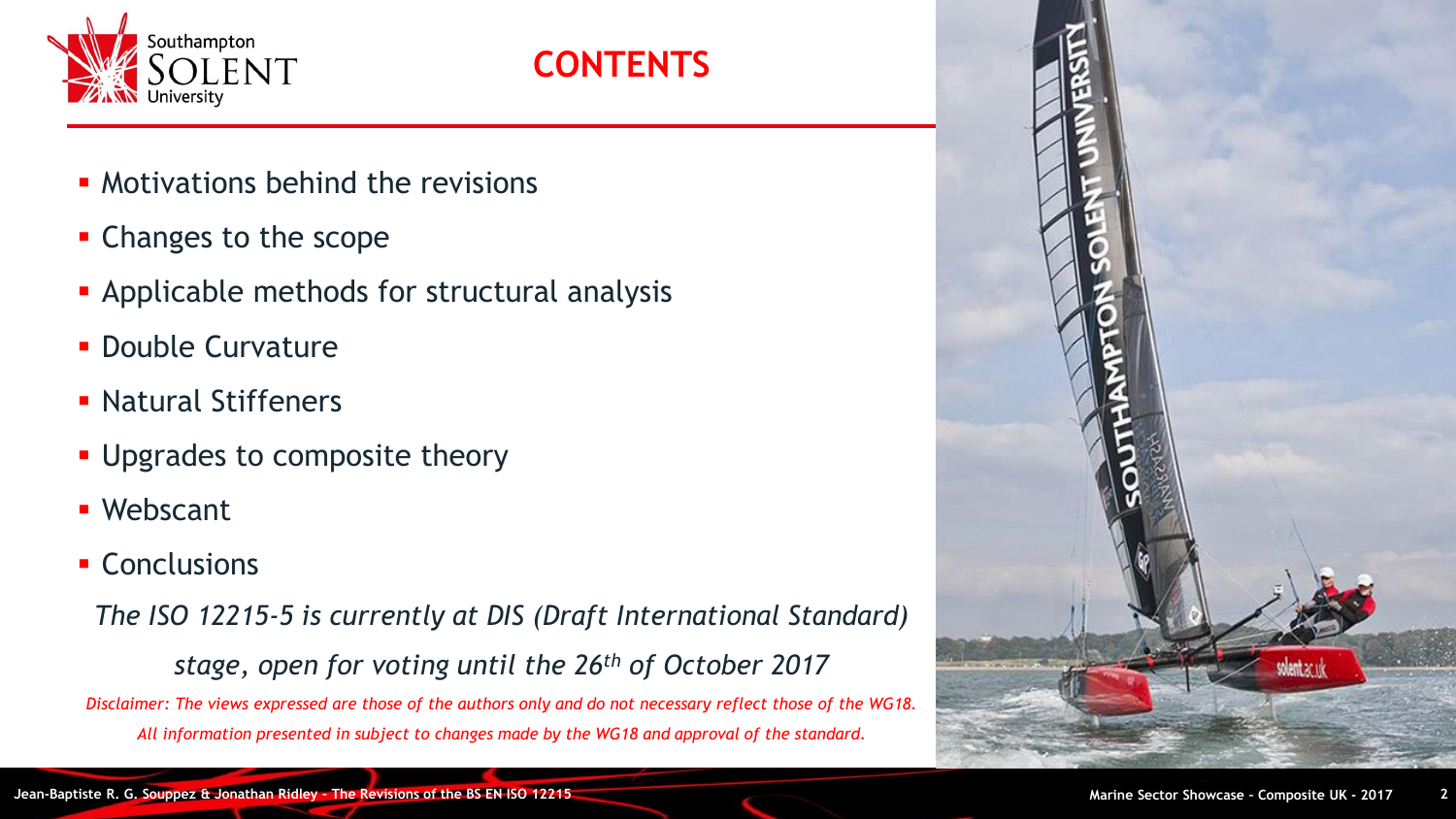

- **EXECUTE: Current version published in 2008** 
	- **E** Significant changes have occurred in the marine and composite industry since then
- $\blacksquare$  The aims of the new version are:
	- **EX Answer the feedback from industry**
	- **.** Improve the clarity of the standard to widen the range of users
	- **Propose an improved consideration for single and double curvature**
	- Refine the definition of natural stiffeners for round bilge hull
	- **Offer a more modern approach to the mechanical properties of composites through CLT**
	- Better definition of the pressures (including applications to large sandwich panels)
- The revision work also allowed to improve a great many details.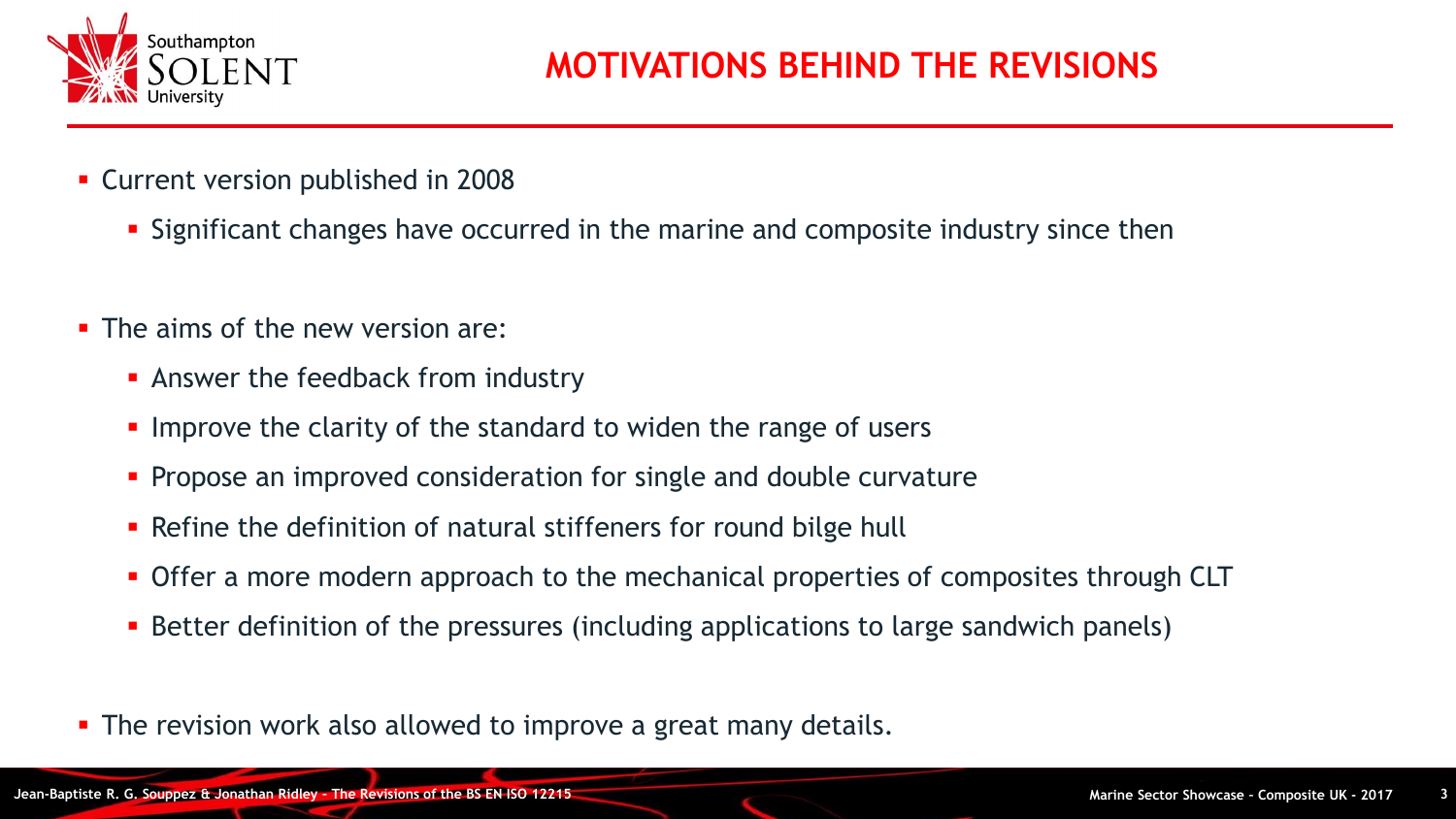

- The definition of the local design pressures and design strength apply to both monohulls (ISO12215-5), and soon multihulls (ISO 12215-7)
- **The scope has been extended to cover small crafts for professional use (workboats)** 
	- **Speed limit extended beyond 50 knots and accelerations up to 8g for workboats**
- To bridge the regulatory no-man's-land arising from the small craft upper limit being at 24m hull length and the IMO regulation starting at 24m Load Line length, the Working Group decided that the ISO 12215 will now apply to an 'enhanced' definition of small crafts, i.e. a new upper limit of 24m Load Line
	- Note: this is only for the ISO 12215, and has not been adopted by other working groups of the RCD.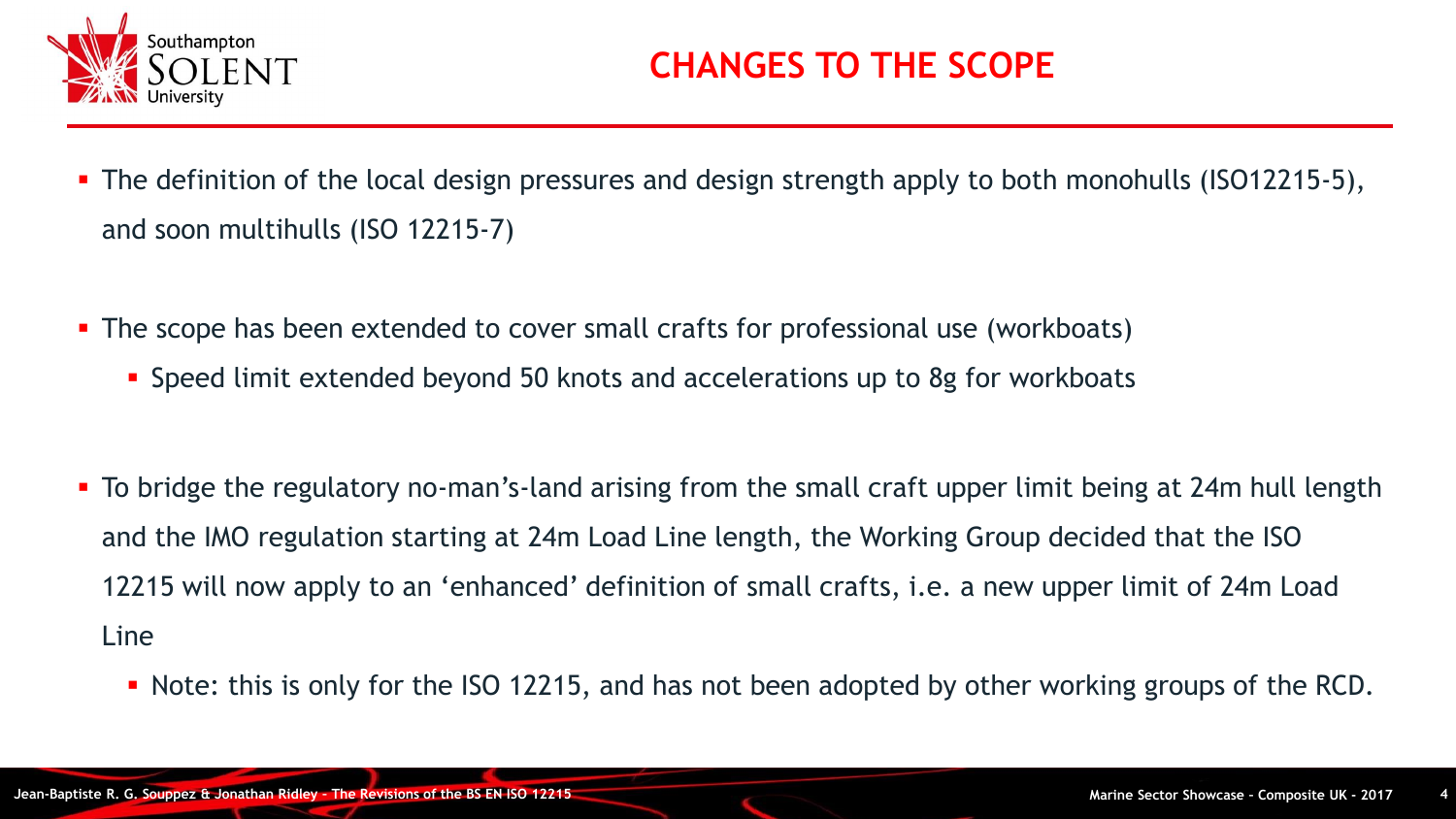

- **1. Simplified Method** 
	- Based on simple thickness equation for metal, wood and GRP single skin
- **2. Enhanced Method**
	- **Ply by ply analysis for metal, wood and quasi-isotropic GRP**
- **3. Developed Method**
	- **EXA** Application of CLT to all FRP structures
- **4. Direct Test**
	- Relying on mechanical testing, applicable to all but primarily intended for FRP
- **5. FEM**
	- Finite element methods using the ISO design pressures and properties, also mostly aimed at FRP
- **6. Drop Test**
	- **EXAPPLE 10 Applicable to vessels less than 6m in FRP and non-reinforced plastics**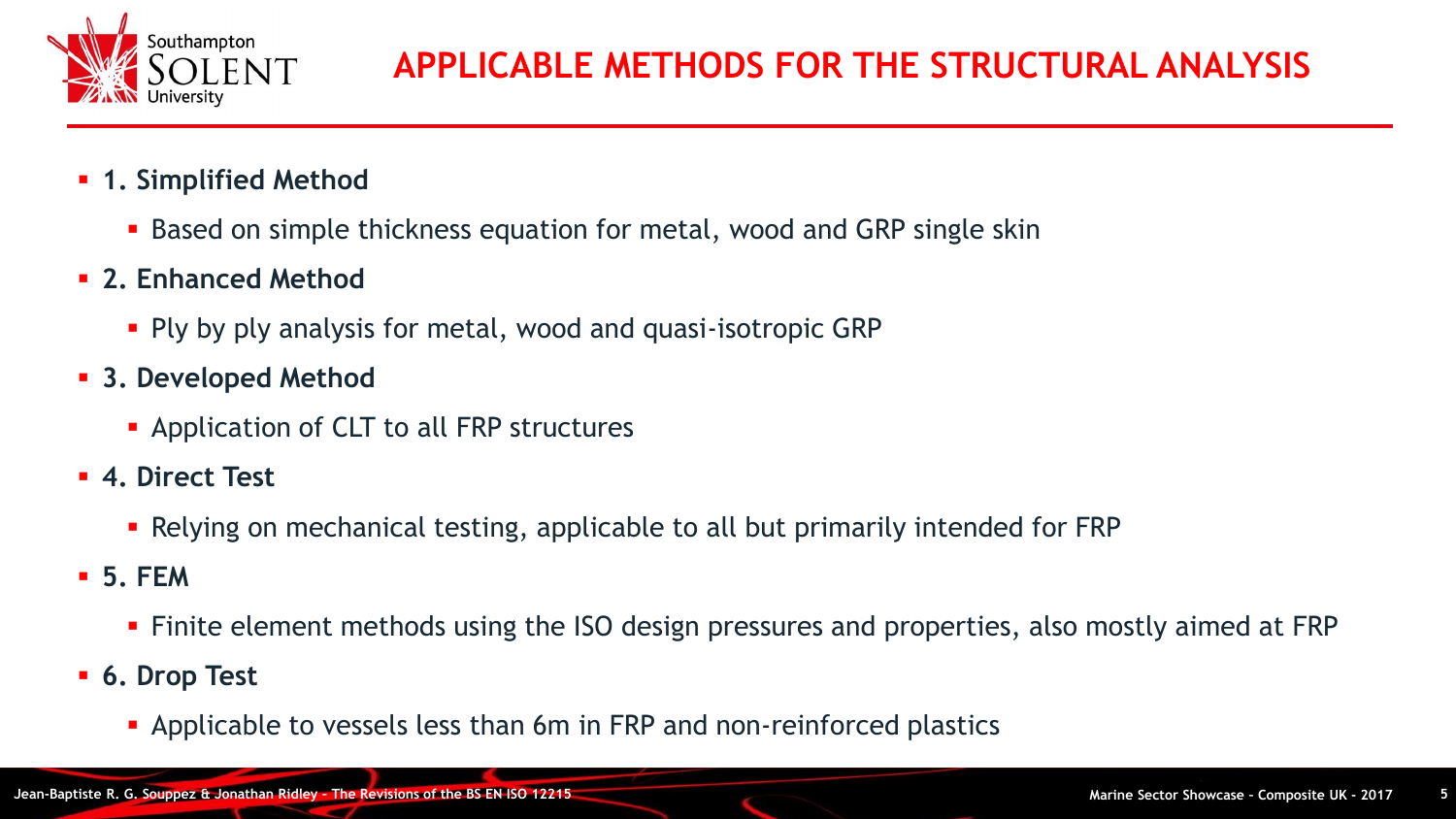

- **The significant impact of double curvature for small crafts is not normally accounted for in rule-based** structures
- **·** Finite element methods have been employed to first validate the Timoshenko coefficient for curved plates, and then utilised to develop new correction coefficient for the loading on a panel with double curvature

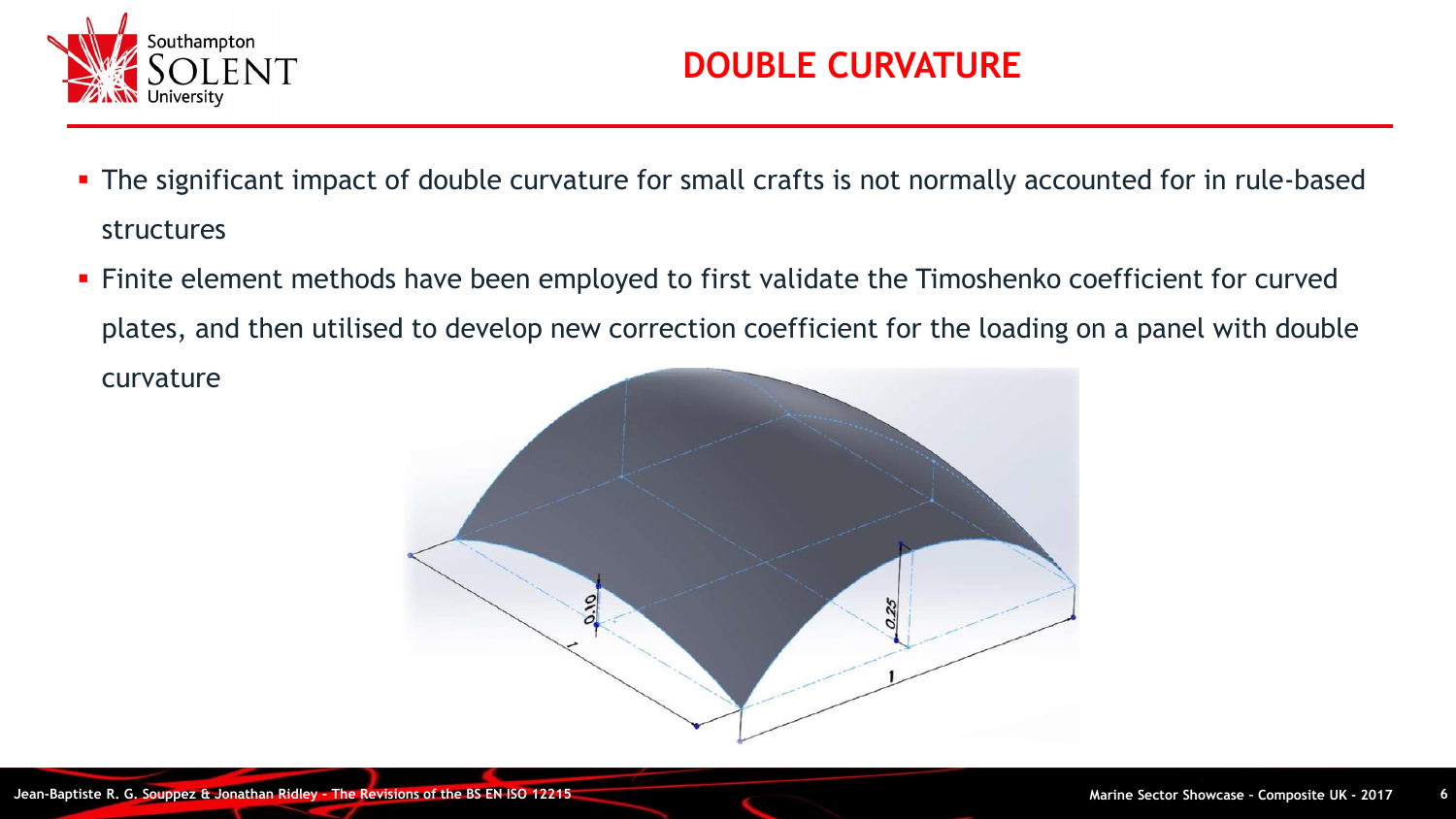

- Natural stiffeners are well defined for a sharp angle between two plates
- The problem is made more complex when looking at a highly curved plate
- **EXT** Further investigation into the effects of curvature on structures allows to define a new criteria for natural stiffeners
- *Find, if possible, a circle that corresponds approximatively to the shape of the hull. Its connection to the hull is usually at the tangent point with a parallel to the diagonal between bottom at CL and deck edge. If the radius of this circle is ≤0,40 the length of the diagonal, and if the chord of contact or intersection between the circle and the hull is > 0,8 R, the "turn of the bilge" is considered strong enough to be a "natural" stiffener.*

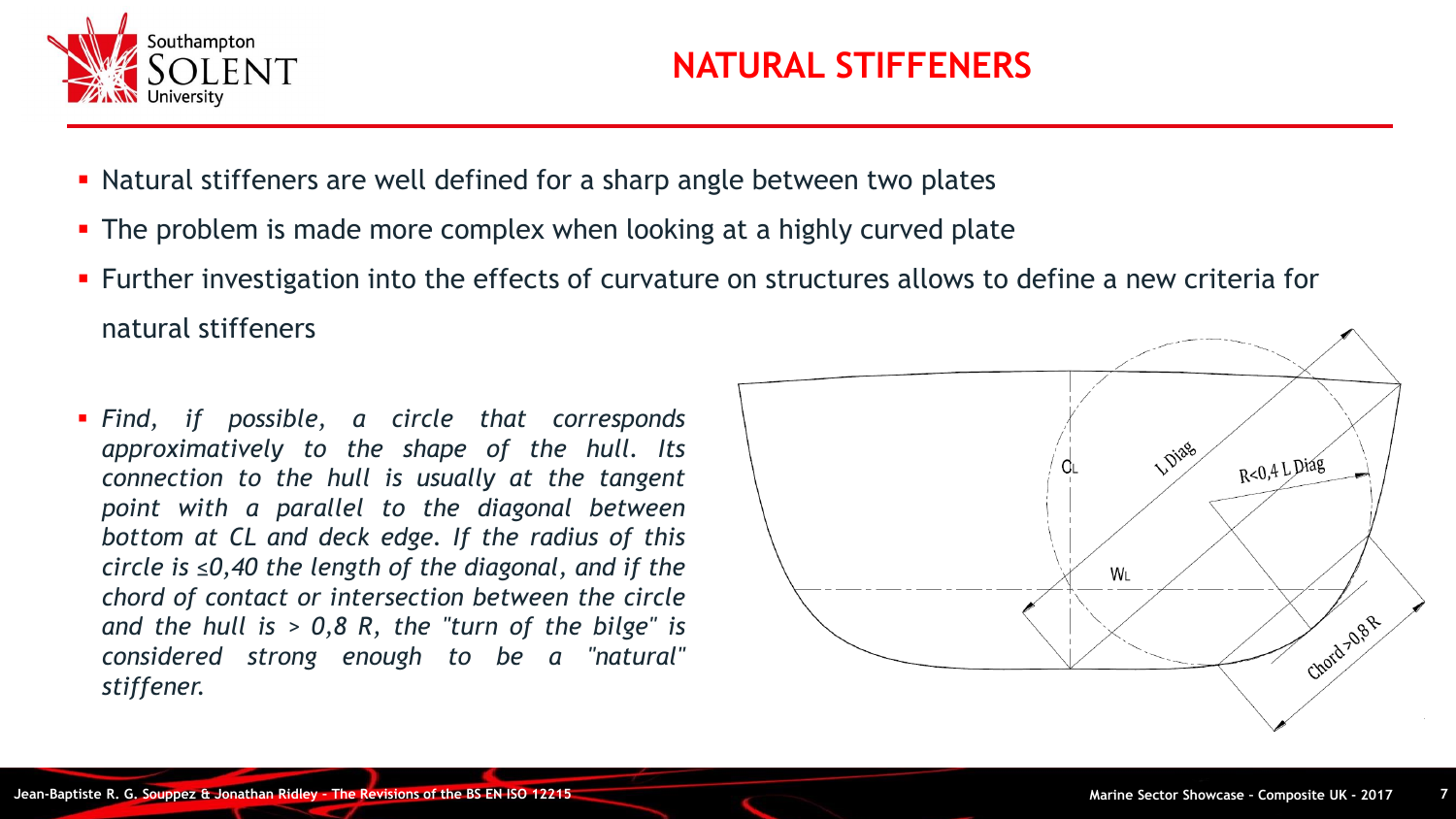

#### **.** Updated mechanical properties for CLT applications to reflect the developments over the last decade

|                                  |                |                        | Reinforcement fibres |         |           | <b>Matrices</b> |
|----------------------------------|----------------|------------------------|----------------------|---------|-----------|-----------------|
|                                  |                |                        | E Glass              | Aramid  | Carbon HS | Polyester/epoxy |
| Specific gravity $\rho$          |                | $\text{Kg}/\text{m}^3$ | 2,56                 | 1,44    | 1,78      | 1,2             |
| Young's modulus E                | // Fibres      | $N/mm^2$               | 73 000               | 124 000 | 235 000   | 3 3 0 0         |
|                                  | $\perp$ Fibres | $N/mm^2$               | 73 000               | 6900    | 20 000    | 3 3 0 0         |
| Shear modulus G                  |                | $N/mm^2$               | 30 000               | 2800    | 50 000    | 1 2 2 2         |
| Poisson's ratio<br>$\mathcal{V}$ |                |                        | 0,22                 | 0,36    | 0,27      | 0,32            |

- **EX Also features improved 'guidance values' for fibre weight fractions for a wider range of clothes and** lamination process (from Hand layup to prepreg in autoclave).
- **•** And a 'boat building quality factor' to reflect the production method and quality control during the build process.

**START**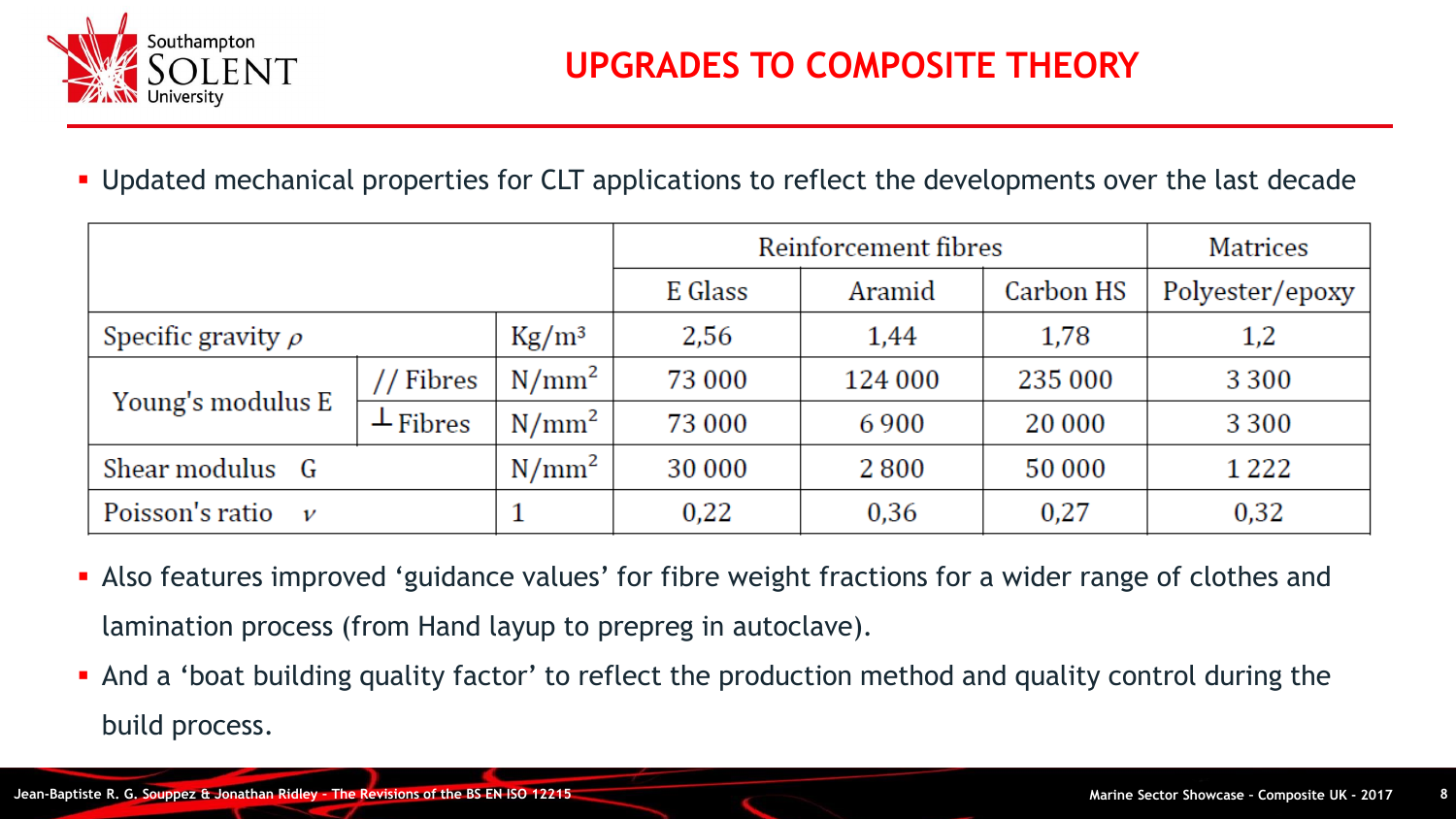



**.** In order to validate the development of the standard and ensure a good application once launched, the WEBSCANT website was created

#### http://www.webscant.com/



 $\sim$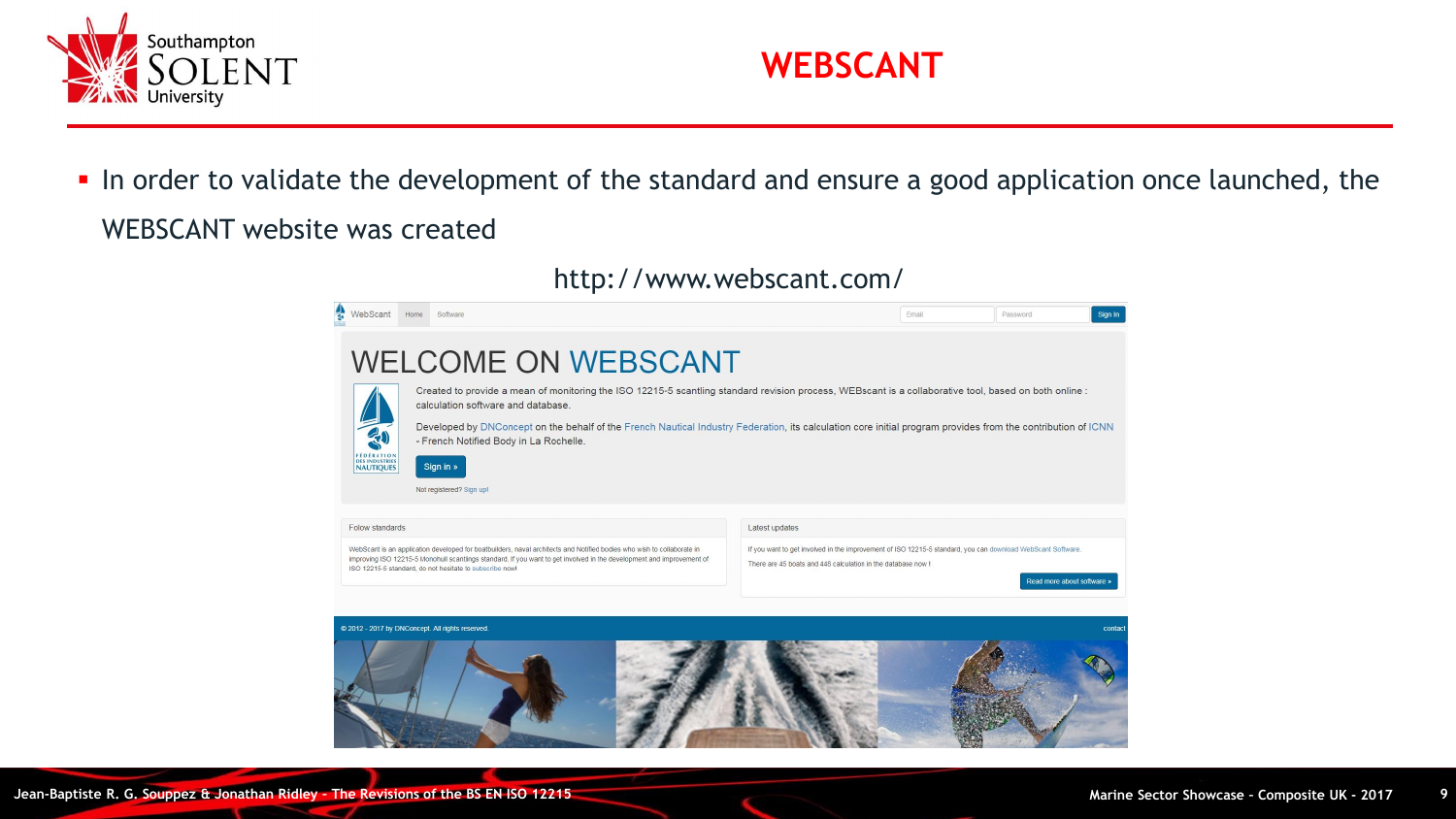

- Webscant allows to input examples of interesting yachts:
	- Well experience boat or component not meeting the ISO 12215-5 (2008)
	- Well experience boat or component at the limit of the ISO 12215-5 (2008)
	- Well experience boat or component easily in accordance with the ISO 12215-5 (2008)
- All data is kept secured, only accessible by the Convenor of the ISO 12215 for validation purposes



**The larger the industry involvement, the better the final standard will be.**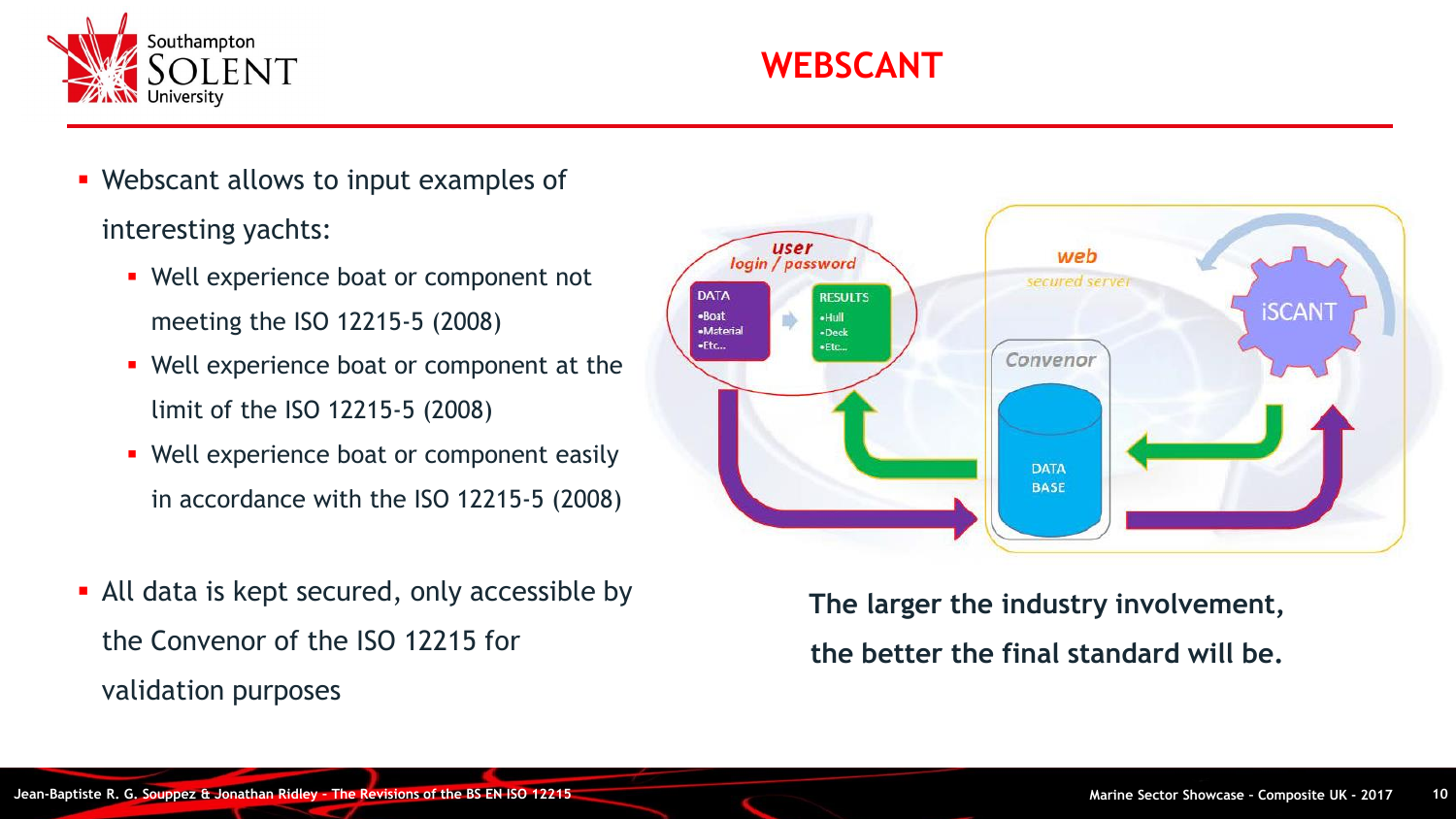

- **Example 2** Significant amount of work gone into improving the standard
- Revised Scope
	- Multihulls (Part 7)
	- Workboats (speed greater than 50 kts)
	- **E** New 24m Load line limit
- Main Changes
	- 6 methods applicable for the structural analysis (from drop test to FEM)
	- **EX Consideration for double curvature**
	- **Definition of natural stiffeners for highly curved panels**
	- **Upgrades composite theory**
- **E** Webscant tool available to industry to support the validation
- **EX Also towards the end of their development and coming soon:** 
	- ISO 12215-7: Multihulls (including global loads)
	- **ISO 12215-10:** Rig loads and rig attachments (including composite chainplates)

**START**